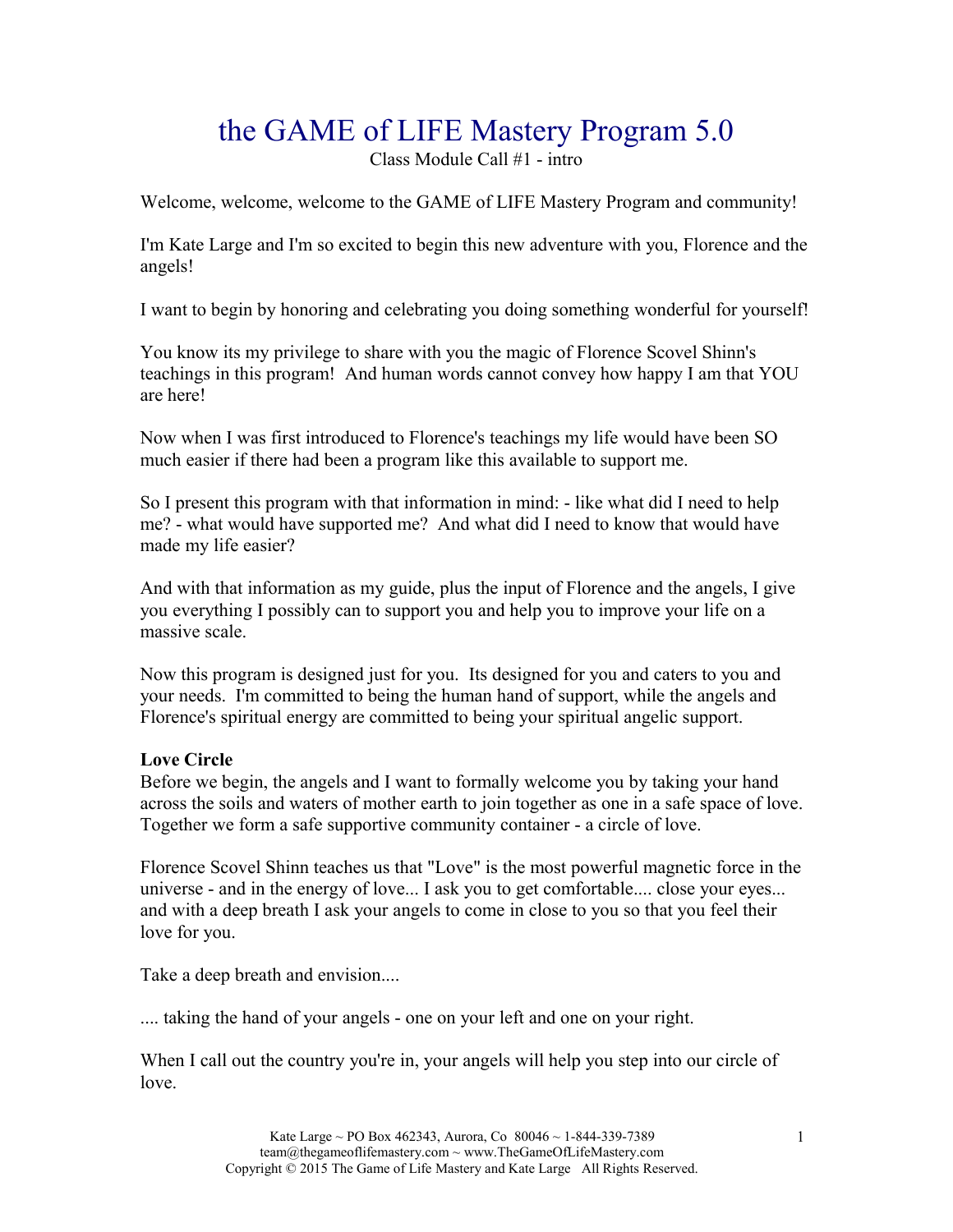Would everyone from Australia, please step into the circle...

...everyone from the UK, please step into the circle...

...everyone from France, please step into the circle...

...everyone from Belgium, please step into the circle...

...if you're from Germany, please step into the circle...

...everyone from Guatemala, please step into the circle...

...everyone from Indonesia, please step into the circle...

...everyone from Canada, please step into the circle...

and everyone from the US, please step into the circle...

If you just joined or if you're in a country I didn't mention, please step into the circle...

From this safe space of love energy, the angels and I send all the love of our hearts to you. We hold you in the light of the powerful, limitless spiritual BE-ing of love and light that you are. We hold you in the knowing that it is your birthright to be, do and have all that makes your heart sing with joy - to experience your version of heaven on earth -- now and always...

By coming together in this beautiful circle of love we magnify the *Power of Two*  exponentially! Whether you're listening live, to the recording or reading the transcript, we claim this power!

Take a deep breath of this ever expanding, power of love - breathe in just how limitless you are!

Now we'll ground this loving energy.....

See roots from your feet travel into the loving soils of Mother Earth, down to the core light of love within her. With a deep breath pull her loving, healing energy up through the soils to your feet, up your legs to your heart.

When you're ready, open your eyes...

Thank you.... for being here...

We're going to begin by going over how the program will flow.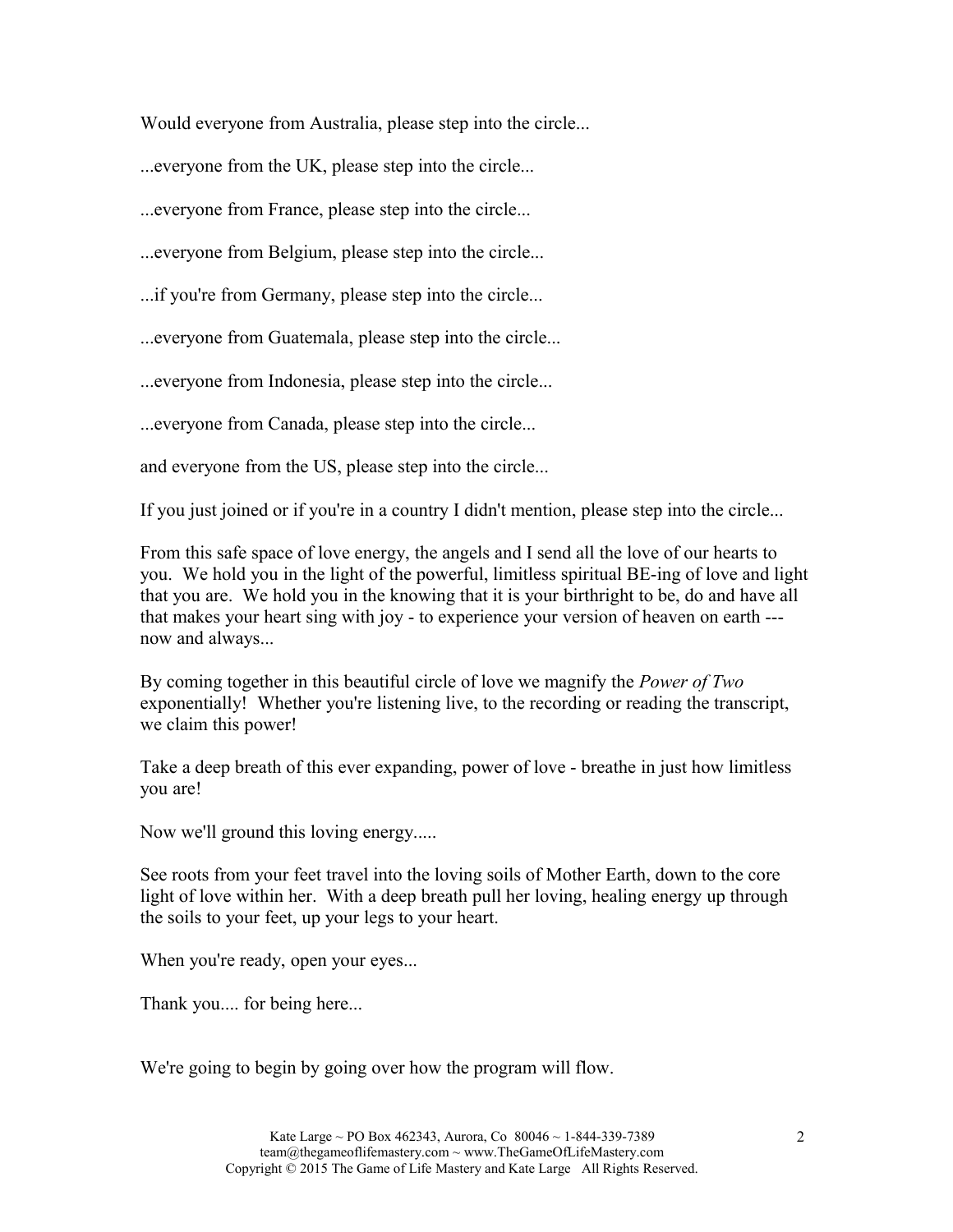## **ADMIN INFO**

Each call will begin with administrative information, then we'll address our class content.

We'll experience working with our Angelic A-team to shift our energy and heal painful energy of the past in all directions of time.

This is a 60 day program with 10 class modules. Each call will be at 6pm MT on Tuesdays. You'll find the schedule for each call, homework assignments and the Dynamic Mastery Tool Library on the Members Area website.

Each class module call will be 30 - 45 minutes long - however tonight's call will probably be about an hour. Immediately after the class module call completes our Q&A session will begin. I'll take questions by phone - if you're on the line when you raise your hand by pushing \*2 - I know you have a question. Or you may type your question into the queue if you're listening through the web. I also encourage you to post questions in the private Facebook community. After the call completes if a question pops into your mind go to the private Facebook community and type that question in there - Post it and I will answer you - as well as other mastery members - so be sure to ask your questions.

Each call is recorded and a transcript is provided. Participants of past programs have held off on taking notes till the transcript is available, leaving them fully present during the live calls. Then when they get the transcript they print it out and make notes on it. Do whatever works best for you.

I've been told and I'm absolutely thrilled about this that the energy of the call comes through not only in the recording, but also in the transcript! So again, you do whatever works best for you!

We will not be processing through the workbook in order. So please note the homework assignments on the members website. For your convenience, there is a PDF file you can download under LIVE CLASS CALL MODULES. The chapter order is listed on the webpage, but I thought it would make it easier for you to print it out, so you can do that if you wish.

The recordings of the calls and the transcripts of the content will be added to the Members Area within 48 hours of the class. - I may start adding the recording immediately after the class, then add the transcript when it's ready. Yes... I think I'll do that - that way it will be ready for you as quickly as possible if you miss the class. There will not be a transcript for the Q&A time. However, I will post the recording separate from the class time, so there will be 2 recordings of the class modules when you ask questions - that'll be content and Q&A.

All the Mastery Tools are already available in the library on the website. Be sure to download everything, so you have it when you need it.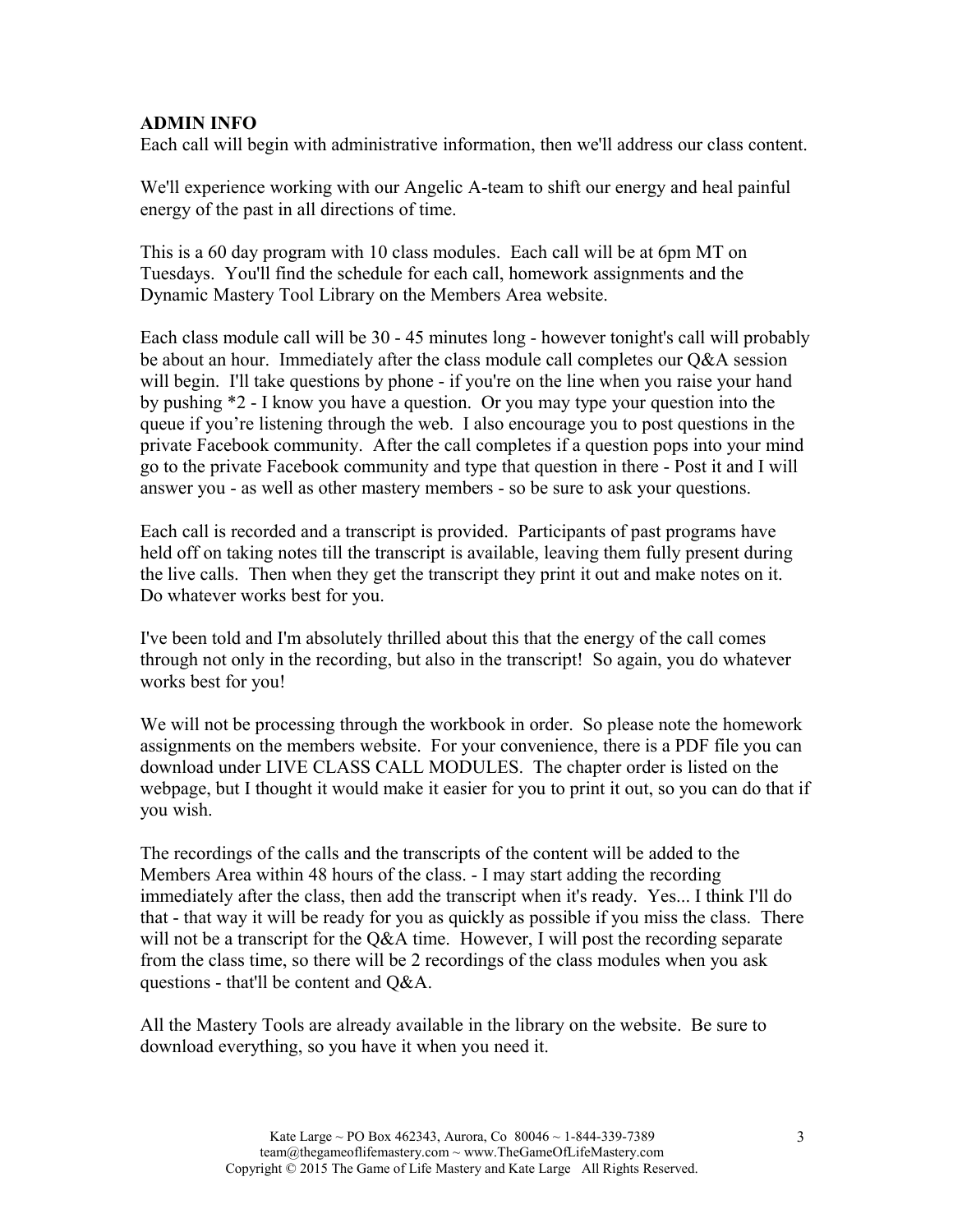Each Mastery Tool is designed to support you and make it easier for you to maintain the highest vibration of love energy. So I encourage you --- download them to your computer, then transfer them to your digital devices if you want to.

Invitations have been sent to you by email asking you to join the Private Facebook Community. I encourage you to join and participate! You'll find it a loving supportive community where it is safe to ask questions, share insight, to support each other and celebrate with your mastery member family.

For those of you who are new members, you'll see that the posts from the previous program are available for you to read - and you'll find questions and answers there that may pertain to something that is very important to you right at this moment, so just scroll through there and check out what's there.

If you have any trouble accessing anything, please be sure to let me know through the email address listed on the home page of the Members website. OR you may click reply on one of your reminder emails.

Again, this program is designed as an All-Inclusive program providing everything you need to experience massive transformation. However... I want to remind you that you have a LIFETIME MEMBERSHIP to it. I'll be presenting this program again and again, so every time I present it, you can participate and take full advantage of the private Facebook community and any additional digital bonuses I've added.

The Game of Life Mastery Program is structured to include working with the angelic realm and meeting your angelic team so you'll recognize their energy. We'll also be working with the beautiful, loving spiritual energy of Florence herself.

If you've felt a loving energy or presence of comfort with you as you've read through Florence's books or when you've been actively implementing her teachings, know that that loving support has been Florence's spiritual energy. She IS available to help you, guide you and support you if you wish.

You'll see in the mastery tools section that there is a guided journey to meet Florence. You may experience that now if you like, but in one of our calls I will be introducing you to her energy - and the experience is magical - you'll love it!

#### **Florence's Suggestion**

Before we begin the nitty gritty part of our call, I want to address the magic of Florence's teachings and that human need to feel guilty for not completing assignments - that human need to beat ourselves up when we judge that we haven't met ours or someone else's expectations.

The number 1 complaint of program participants - in any program or class, is feeling like they're struggling to keep up in the course. I get this. I participate in classes and programs, too, and I've had the feeling of struggling to keep up - and not only is it not any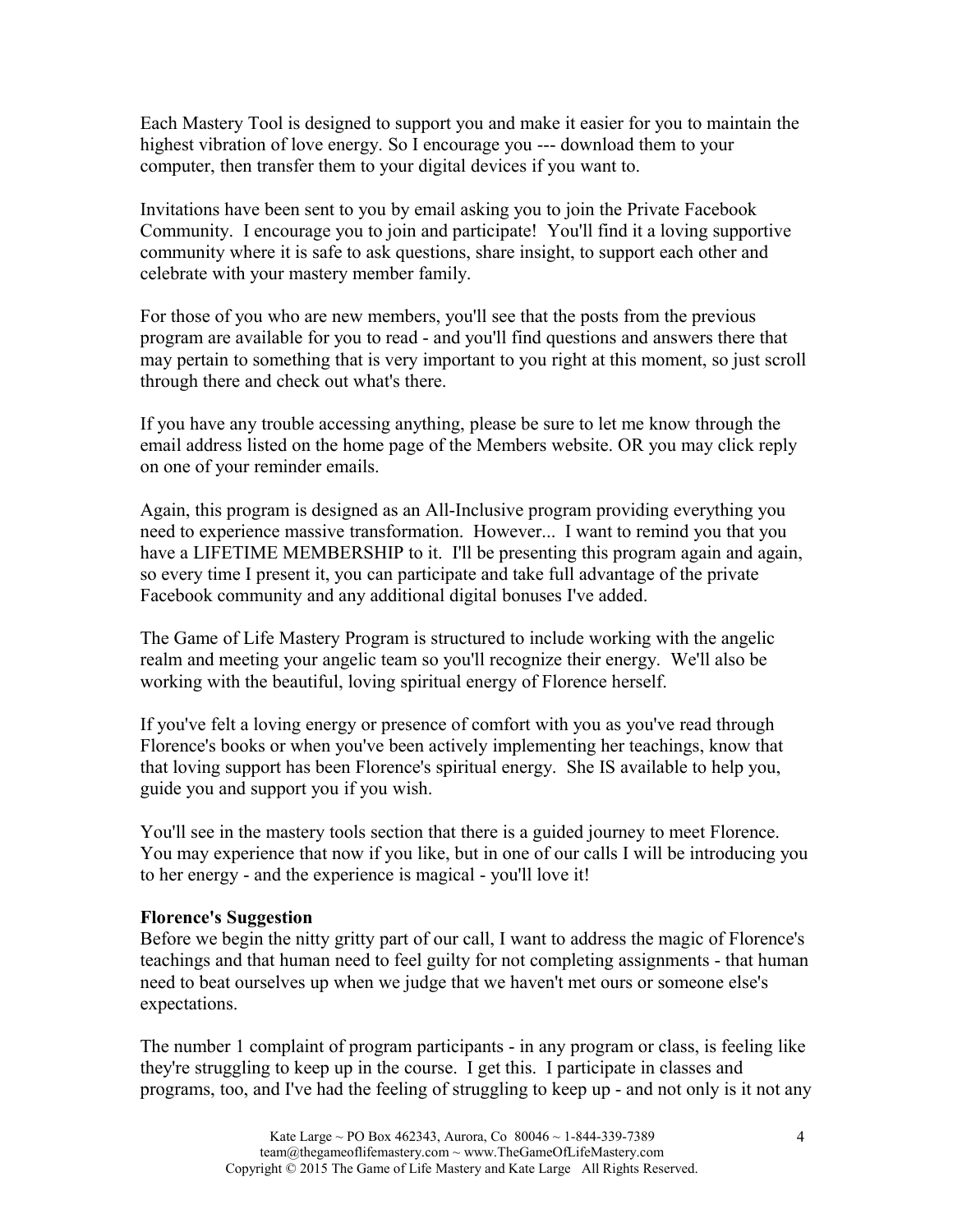fun, the energy of struggling to keep up will keep you from getting the most out of this program.

This program is all about shifting energy and if you're stuck struggling to keep up beating yourself up - how can you shift your energy??

I asked my Angelic A-Team how you and I can overcome this and Florence popped in and pointed out the obvious - she said... Kate... you know the magic of these teachings are that people receive it when they need it. Now... that really surprised me when she did that. And she was so right.

You know, we've restructured the program for each class module to build on the next, but the truth is, the chapters can be experienced in any order. You can pick up the workbook - or the original GAME of LIFE book for guidance and open it to any page - and there will be something on one of the two pages you've opened it to that will speak to you about what's going on in your life.

I've found this to ALWAYS happen when I go to Florence's teachings for help - Always!

So, Florence's suggestion is to complete the homework as best you can - marking your workbook with a sticky note or highlighter to indicate where you stopped in each chapter - or if you missed a chapter completely - and move on to the next chapter as its assigned then return to the uncompleted homework or class recording as your time allows.

The teachings of the chapter you skipped or didn't complete may speak to you more deeply after completing other chapters.

So with this knowledge - do NOT beat yourself up if you don't complete your homework prior to class, or you miss a call - all is in Divine order! Simply do the best you can within the time restraints you have...

...and... what I like BEST about Florence's suggestion is KNOWING the universe is working with you to address the most important sections of this program for YOU - first!

You cannot do this program "WRONG!" Your flow is what's right for you!

The other Magical Element of Florence's teachings is that they are simple, Simple, SIMPLE! Because we've trained our minds to filter out so much information, we often believe that anything that's real - anything that is truly powerful, must be difficult because if it were simple everyone would be doing it.

Its through this belief we block ourselves from making changes in our lives because we think its too hard. The reality is, experiencing a life that we love is really simple and it begins with our energy within.

## **Life Force Creation Energy**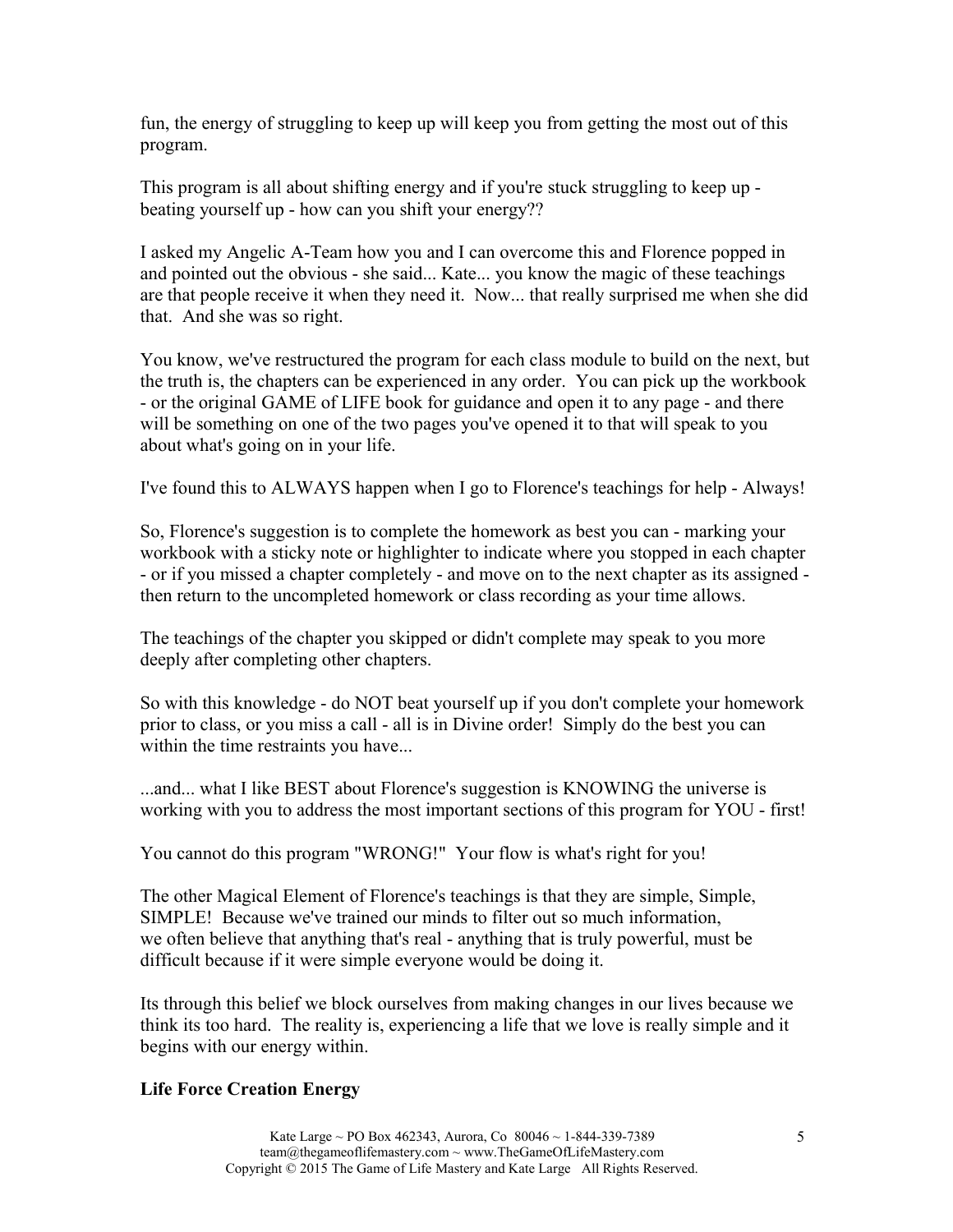So lets explore the inside scoop of your life force creation energy!

The first thing I want to ask you to do is set aside everything you know about energy and transformation. Just set it aside and be open to what comes to you through the program and your angelic guidance.

I've had several students who have been actively working with other programs and teachers, but couldn't make the changes in their lives that they wanted to make, till they participated in this program. These teachings are simple and will open a new door for you.

Please… ask your questions that come up for you - don't just take my word for everything - ask your questions when they come up!

We've all heard that everything is energy - and it is, but how does that affect having-it-all - how does it affect experiencing as our reality our individual version of Heaven on Earth?

First... lets explore the concept of Heaven on Earth. Heaven on earth is the same as having-it-all, or living-the-dream. And it means different things to different people.

Florence teaches that our square of life is love, wealth, health and perfect self-expression.

So what would your square of life look like if you were living the dreams of your heart all that makes your heart sing with joy?

What would it feel like to BE experiencing your version of heaven on earth?

When I was first introduced to Florence's teachings, I couldn't get a picture of that - my Heaven on Earth.

I couldn't get a picture of it because I was locked in struggling to get out of the belief, that if I didn't choose to do something different - if I did not choose something I wanted to create - something I wanted to have - to achieve happiness, I wouldn't be disappointed when I didn't get it.

It took a long time for me to figure that out - that self sabotaging thing that I had going on.

Then I learned my first step to begin changing my life to something better, was to CHOOSE to be happy.

When you choose to be happy - you shift your energy into a higher state of BE-ing happy. And when you do that, any energy that is between you and what you want to experience will be revealed.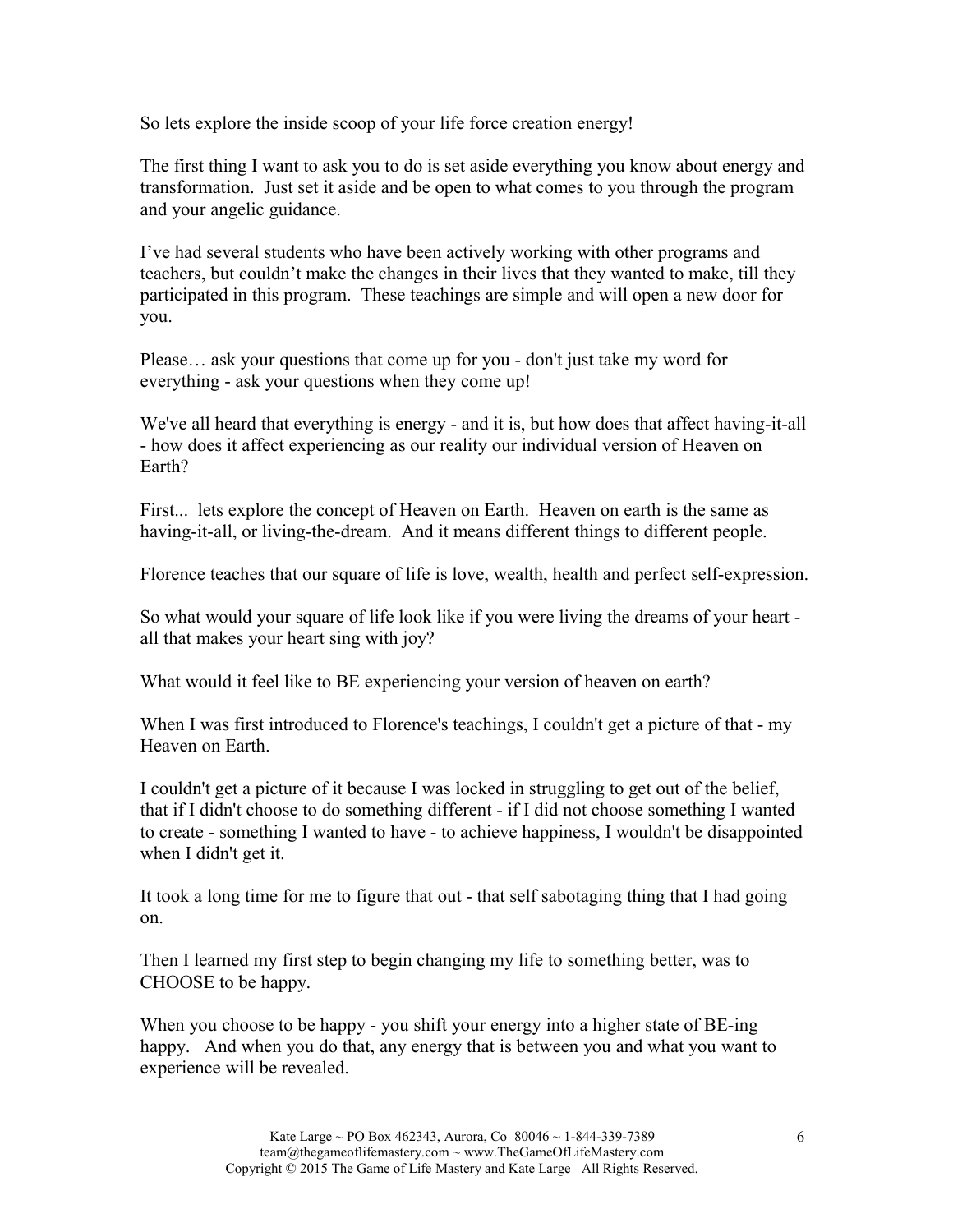That subconscious energy that sabotages you - that energy that is out of alignment with what you want to experience.

So.... to completely understand this - this choosing to be happy and step into that other energy, we need to take this feeling within deeper...

When you think about joy and happiness, what does it feel like in your body? What does your body feel like and where do you feel it? Where do you feel that joy? And let me just be really clear here, that -- joy and happiness -- the definition of that changes depending on what you're doing and who you're with and where you are. It could change moment to moment. You might be really happy being quiet and reading a book and then ten minutes later, you might be really happy being in a group of family members or friends. So that definition of happiness and joy fluctuates - so don't think that it has to be just one thing.

Take just a moment, here and now to explore this and make note of where you feel joy and happiness in your body.

For me, I feel a rush of tingly, excited energy in my heart or chest area and sometimes I feel that rush of energy going up and down my spine. But... where do you feel it? What do you feel and where do you feel that?

I want to ask you to consciously think about what would it be like to experience the energy of joy and happiness consistently. What would it be like to exist in the higher vibration of love energy consistently as a normal way of living?

When I say this notice if you feel any resistance to this possibility.

## **Identifying Resistance**

What is resistance? I want to help you get really clear on what resistance is - because recognizing it is key to creating a new reality. Florence calls it our Wall of Jericho.

Resistance is the energy we feel that's uncomfortable. It is the energy we feel when we're not in agreement with something.

Resistance energy is our body's way of telling us that we're out of alignment with something.

Resistance is less than love energy that walls off what we really want to experience - it blocks us. That feeling of resistance is our red flag that we need to stop and shift that energy from less than love, to love or above.

And this resistance, this energy can be with regard to a relationship with a person, it can be a relationship with a thing or an event.

When we learn to recognize resistance, we can then shift out of it to a higher vibration.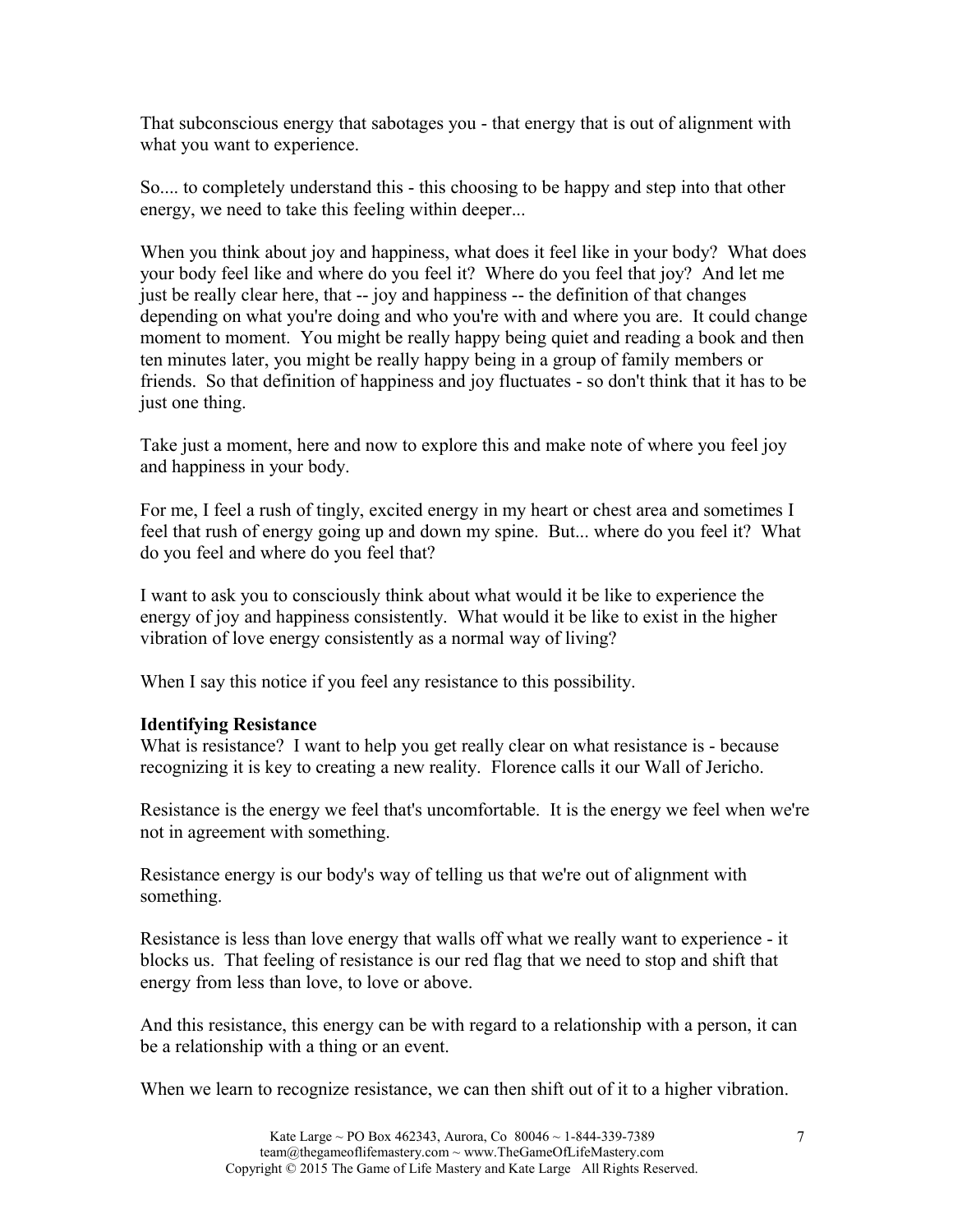And that's what you'll be learning to do in this program. Again, we're not going to be digging for stuff - we're going to be shifting into the energy of what you want to experience and when you do that... anything that needs to be healed will reveal itself.

It's that simple.

We're going to identify what the energy you don't want to be in, feels like in your body because for most of us, that feeling is pretty cut and dried.

We know what it feels like - and it doesn't feel good, but we've learned to live with it as our normal way of existing - in an energy that's uncomfortable and we don't even realize it because its our normal way of living...

Now I want to help you identify energy and by identifying your energy, you'll identify where your truth center is.

Then we're going to identify what the energy we want to BE feels like.

Right now, together, I want you to identify one thing in your life that you want to change because you're not in agreement - its not comfortable - and you're not happy with. It can be a relationship, where you live, your job, the amount of money in your possession - the fact that you worry all the time - whatever it is that you want to change.

Identify just one thing.

Now close your eyes, take a deep breath and think about how that energy feels - identify where you FEEL that uncomfortable, I don't like this, this is yucky... that energy. Identify that feeling.

Make NOTE where you feel this - and *what* it feels like!!! This is your truth center for you - and its not the same for everyone!

And... this is the energy that is less than love - this uncomfortable, possibly painful feeling that you don't like. This energy literally drains the love energy out of you and leaves you feeling exhausted. And when you maintain a diet of this energy you're continually tired and unhappy. And you feel stuck.

Now please take a few deep breaths and transform what you were just thinking about that unhappy energy to something better - whether you know what something better would look like or not - focus on what it would FEEL like if this relationship or life situation were better.

Focus on what a loving relationship would feel like or what it would feel like to love your job or what it would feel like for your bank account to be loaded with cash and all your debt to be paid.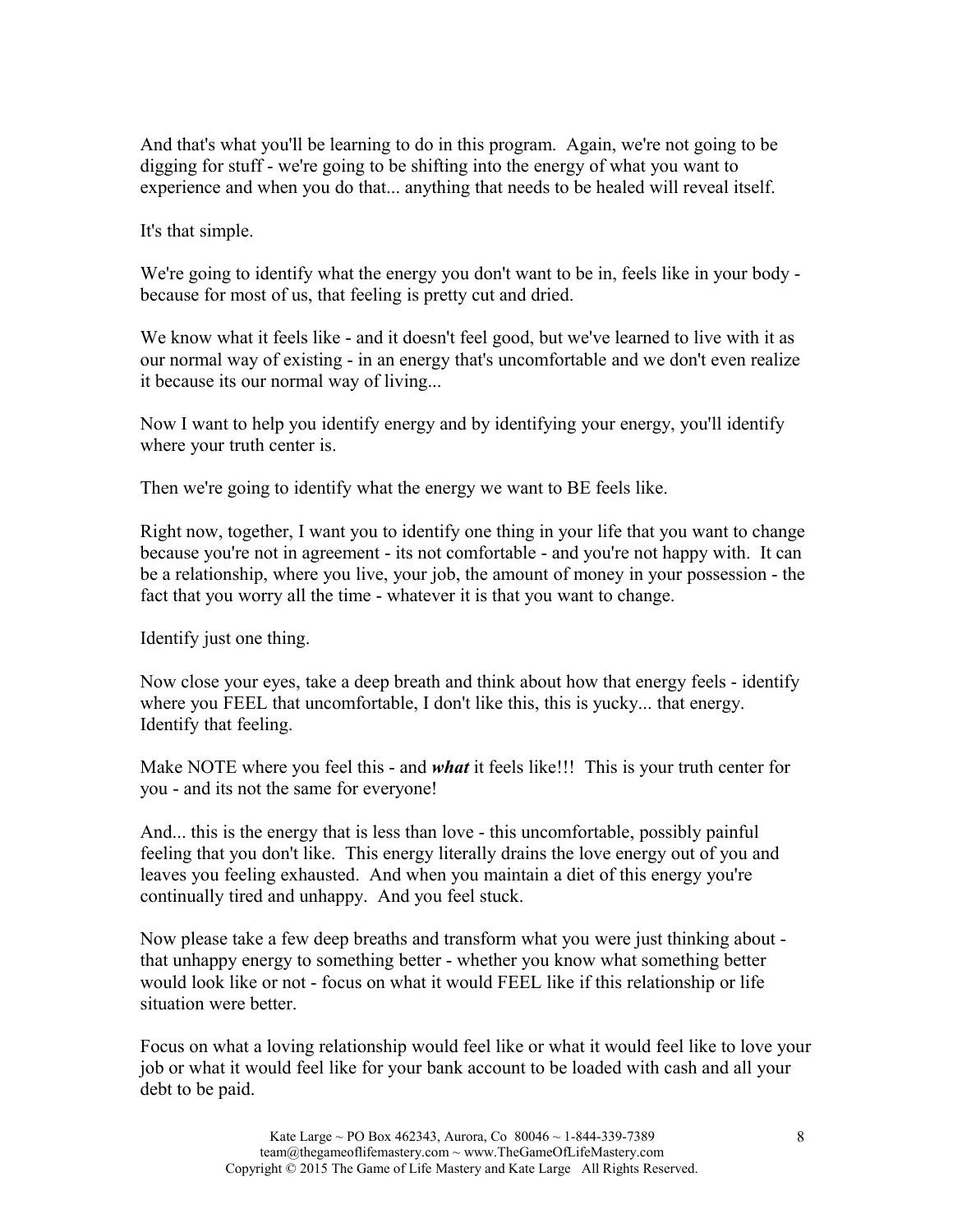In this moment... what would it feel like to BE happy... about what you've been unhappy about? What would that energy feel like?

If you're having trouble getting shifting that particular energy, then focus on something you're grateful for - something that really makes you happy. If you're deep in fear, and it's challenging for you to bring something forward that makes you feel happy - simply focus on what you imagine it would feel like.

Take a deep breath and focus on something better than you have now - what would that feel like?

# **Energy Shift**

Together we're going to experience an energy shift.

You always have a crowd of angels with you in every moment of every day - God's messengers who are the ear of God - they're with you to support you, comfort you and guide you.

At this time, I want to ask that your angels come in close so you can feel their presence.

So take a deep breath, and close your eyes and with another deep breath - focus for a moment on the beating of your heart... and with another deep breath, shift your focus to something you're grateful for... and focus on that energy of gratitude and what it feels like.

Now with another deep breath... allow yourself to feel the breath of God surrounding you and feel the comfort --- of resting ---- in the palm of God.

Lets take a deep breath, and together, your angels and I send love to you... all the love of our heart...

Take a deep breath and allow yourself to feel this shift in your energy to the higher state of love.

Take a really deep breath and allow yourself to feel the limitless possibility that you are embrace this magnificent possibility!

No matter who you are... where you live... what you have or have not done in your life... you deserve to be happy... I know this is true for you...

Take another deep breath and focus on the joy --- the joy essence that is within you --- the Divinity that is you.

Take another really deep breath and expand this beautiful joy of love and light throughout your body.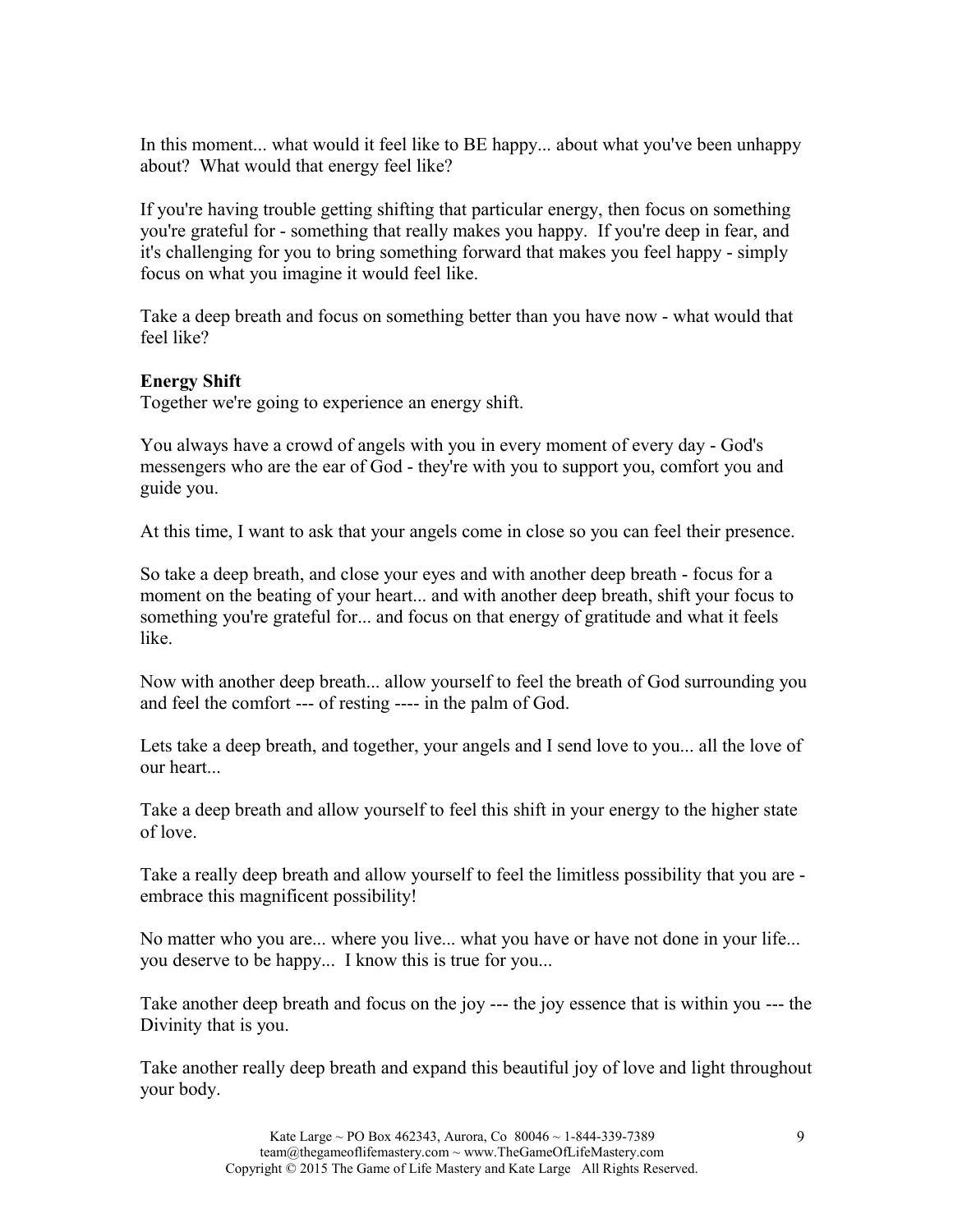This... is a glimpse into the energy you want to BE.

Take a deep breath and savor this energy for a moment... all this love that the angels and I send to you... connecting to your heart...

So lets ground into this energy... allow roots from your feet to go down into the soils of mother earth, down through the rocks and the water, down to the core light of healing love within her. With a deep breath, pull that healing, loving light back up through the soils to your feet... through your legs... to your heart...

and when you're ready... open your eyes...

If you feel challenged to experience a state of joy, then define what makes you laugh and dive into it - explore it - search it out and capture the feeling within your body. You CAN do it!

No matter what's going on around you, you choose the energy you wish to BE in. Most of the time you're probably not aware of making a choice - it's a subconscious choice. Whether we make it consciously or subconsciously, our energy status is still a choice and we can choose something different.

Its time to consciously choose to be in the love energy we just experienced - no matter what is going on around you in your life. BE-ing in the energy you wish to BE in - that energy of love and joy - transcends the physical world domination of negativity.

The more you actively focus on what the energy you want to BE in feels like, the easier it will be to BE that energy - and that is when the magic happens.

#### **Less than Love Energy Revealed**

Something I want to be really clear on here... When you shift your energy from less than love to love or above, any energy that's less than love - that's been hiding, suppressed in the shadows of your heart, will come forward to be healed to love energy.

Do-not be alarmed by this - typically when this happens, people get discouraged and throw up their hands and say, this is too hard and they walk away. I've done that...

Be aware that this energy coming forward to be healed is exciting - even though it may be painful - its exciting because its the sign that you're progressing - its the sign that your energy is shifting to create a new reality!

AND... the pain of the energy doesn't get any worse - you've already experienced the most painful part.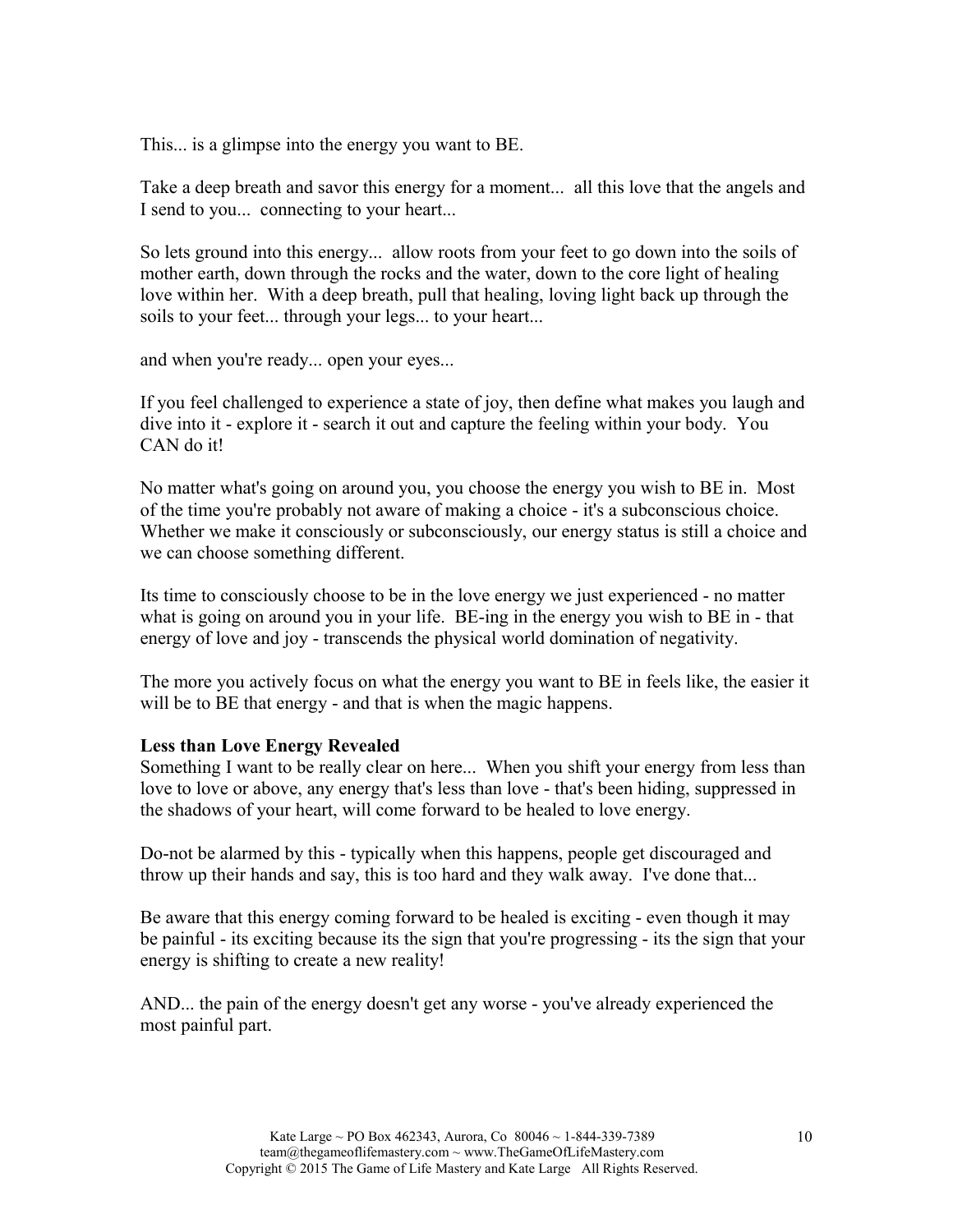This program teaches you what to do when this energy reveals itself and we support you to have the wisdom and strength to face, disconnect from and heal whatever comes up for you! Sometimes simply facing it is enough to heal it and you're done - "Poof" its gone!

We'll be learning tools and techniques as the program progresses to handle anything that comes up for you! AND... you don't have to do this alone - not anymore... you are fully supported. I'm here, your angels are here, Florence is involved and you have the private Facebook community of loving supportive, nonjudgmental - no judgment people - to support you!

**Back to love energy...** Shifting your energy from deep within to the higher state of love, engages your three states of consciousness - your conscious, subconscious and superconscious. And when they're in alignment, is when you have the ability to focus your creation energy to create the reality that makes your heart sing with joy!

Your confidence is strong and your light shines brightly to allow you to have the eyes to see, the ears to hear and the knowing within you to observe opportunities that you could not see before.

With the knowledge that our internal energy creates our reality, we have the power to choose a different energy -- creating a different reality.

So we've identified what joy and happiness feels like in our bodies. Lets go back to energy...

Our thoughts, beliefs, emotions, words - our very consciousness is energy - and I'm sure you've heard this before - you know all about it... By choosing to understand it - really understand it, we can then focus and direct our internal energy to create material things and life experiences that bring us joy and happiness.

When you focus your attention - your energy on what you wish to experience as consistently as humanly possible, you will generate enough energy of the higher vibration of love, to mold formless matter into what you wish to experience - no matter what it is.

The universe is waves and particles of energy - and that energy conforms and molds to our expectations and our beliefs.

#### **Focused Creation Energy Manifests**

This is an example of focusing energy and allowing the energy to materialize - you're going to love this!

Last year when I was packing to move into our house I visualized walking through the new house blessing it with Holy Water to cleanse and clear it. I remember feeling what it would be like to walk through the house praying and spraying the corners with the Holy Water.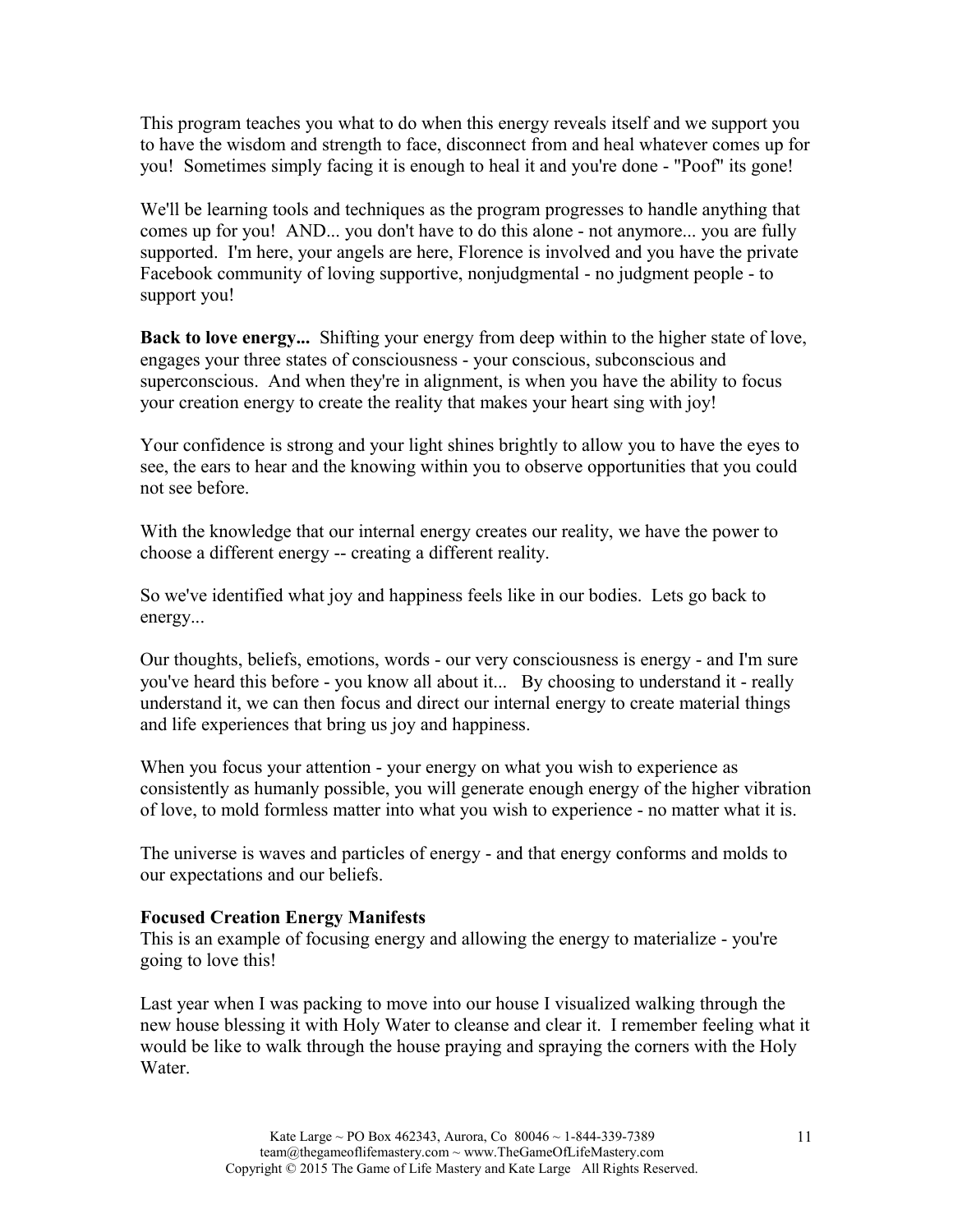It was then I realized I didn't have any Holy Water so I asked the universe for Holy Water - knowing that I could make some if I needed to - not really expecting the Universe to supply it --- and I went back to packing.

When I moved into the house I wiped out all the kitchen cabinets before I put our things away. And as I was standing on the step ladder wiping out a high shelf of one of the corner kitchen cabinets I felt something behind the facing of the cabinet. It was a plastic bottle full of Holy Water!

How often do you ask the universe for Holy Water then discover a full bottle of it in your new home? I know it was Holy Water because it said, Holy Water, right on the front of the bottle.

I used this same process of directing life force energy within me to manifest a new SUV, our new home, my husband, our dog, serenity within me... and this program...

And that energy that I used to create these things is of the vibration of love.

Florence tells us that LOVE is the strongest magnetic force in the universe - and it IS!

When we shift our energy to the higher state of love, the way is opened to focus that energy to mold formless matter together and manifest what we want into existence.

You may be thinking - Form matter into existence? How do I do that? Well.... you're doing it all the time...., but you may not be getting what you want because you're not focusing in an energy of love...

So by focusing your attention on how fantastic the energy of joy feels like to be, do or have what you want.

I recently walked into my bedroom where I have a makeup mirror, from the 1970's... - OMG its really old... and when I went by it, it lit up in the dark - and I didn't even touch it. My energy made the mirror light up. So then I focused my energy on it and lit it up it didn't stay lit, but it came on!

I was Focusing Energy - plugging into what I wanted to happen...

Can focusing the Life Force Energy within us BE this simple? Yes... it is...

#### **Shifting Energy**

No matter who you are, everyone has the ability to shift their energy - and this is why:

By experiencing our version of the extreme energy of negative and positive life situations we have the ability to choose the energy we wish to BE in.

And... we have the power to make it so.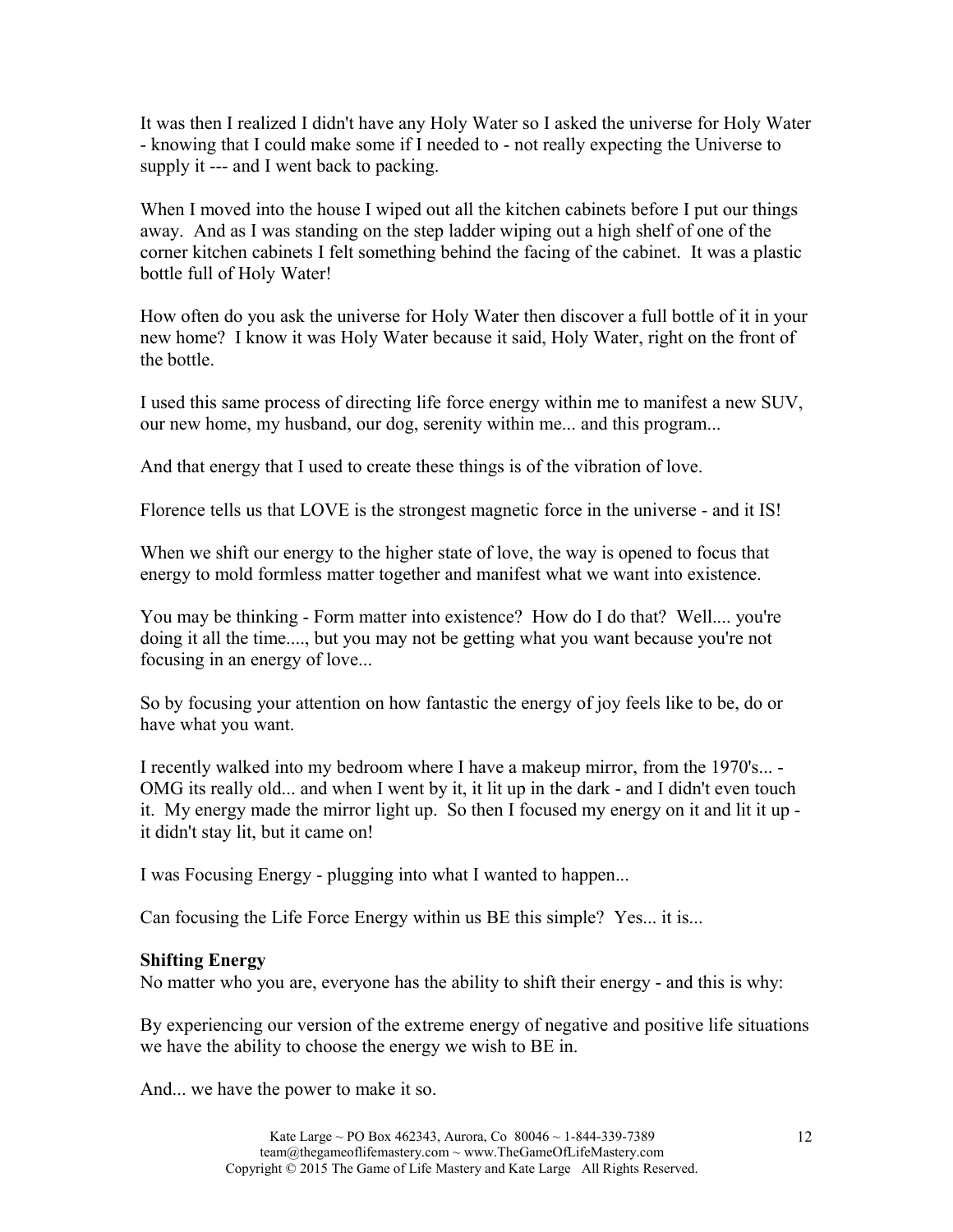#### **Human Malfunction: Exhaustion**

We ARE spiritual beings of love and light experiencing a human existence.

The human malfunction is the frailty of the human body - with regard to it needing rest and sleep.

Write this down!!!!!!!! - I'll highlight this on the transcript so you'll be sure to see it.

**When the body is tired, its like a trap door opens and our energy drains out. We can be on a roll, surging forward in love and light - kicking but left and right ---- then we get tired - as body's do, and fear energy creeps in. And without warning we feel unsure about changes we want to make in our lives - and we start to question every-thing. And we listen to the vibration of that fear energy.**

--and our brain says things like: Can I do this? Its too hard. This isn't going to work. Who would want me? Why would anyone love me? I'll never find a job or a house or someone to love me or.... heaven forbid, the whispers begin to recite Murphy's Law: "Anything that can go wrong will go wrong!"

These are whisperings of negativity from you subconscious - RED FLAGS that your body is screaming for attention! Your body needs to rest! LISTEN to it!!

You may need to simply take a nap or go to bed, or take a walk or get something to eat if you haven't eaten for hours. Do SOMETHING to rejuvenate your body!

This is VITALLY important!!! When the body is tired the Fear Filled Illusion of old thought patterns and beliefs that hide in your subconscious rise to the surface to take charge.

If you suppress this less than love fear energy and try to ignore it, it will expand and its power will grow - the body being tired will feed it...

Trying to function at a level of being tired or exhausted is the human subconscious way of self-sabotaging ourselves.

I want to ask you to commit to addressing the feeling of being tired quickly.

Please follow through on this - a rested body will maintain love energy so much easier than a tired body.

## **Human Basis for Creation**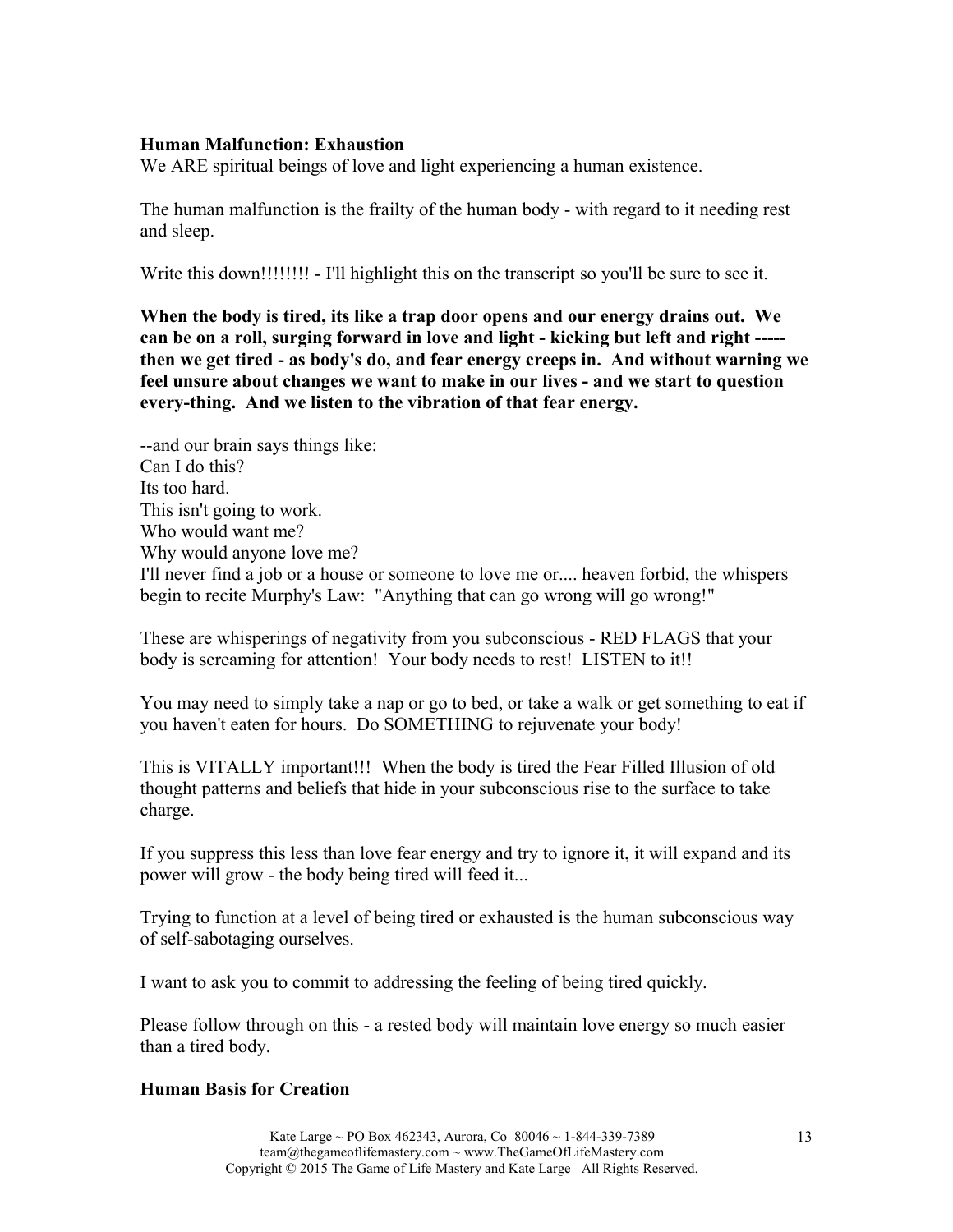Now I want to address our preconceived notions of reality.

We take in billions of bits of information every second - billions. My husband uses that as an excuse not to remember things that I tell him.... But our human minds consistently screen that information. This is why the majority of people don't have eidetic memories because we screen information. AND its why most of us don't see our angels across the room today - because as babies our brains began to screen seeing them.

When we're born we're limitless possibility. As we take in the conditioning of the physical world, we create neural pathways of belief in our brains that limit us in what we can see and what we believe we can experience.

We also write neural pathways of painful events - which leads to an archive of painful experiences that interfere with our ability to create new experiences of love and joy.

Those neural pathways can be altered and rewritten completely - Florence calls them rewriting your subconscious records -- and rewriting them is simple!!

## **Rewrite Neural Pathway**

You came to this program with goals in mind. There's something in your life that you want to change. You may want a deeper connection with God, you may want a new job or home, maybe more loving relationships, or more money, or you want to eliminate drama from your life and stop being a victim, or maybe you want to travel the world.

You probably have a list, whether consciously or subconsciously you have a list of things that will bring you great joy to experience.

And the only reason you're not already experiencing what you want is because somewhere along the way you've written a neural pathway that tells you that you can't have this life situation or relationship that you want - even though its already made manifest at a higher plane of existence - it already has your name on it!

Whatever it is that you want to experience is already there - its already in your realm of possibility. And at some point you raised your vibration enough so that that information that idea... that dream made it into your consciousness. So its already there, but there's something inside you that's preventing you from creating it as your reality.

So... we're going to rewrite your neural pathway and open the way for you to receive what you want. It takes roughly 28 days to completely rewrite a neural pathway, so lets get started!

Even though you have a list of things you want, the basis of your desire is the joy and happiness you'll experience to be, do or have what you want.

The first neural pathway we want to re-write is the energy of not deserving to be happy. So we'll re-write the pathway with the energy of "I Deserve to BE Happy!"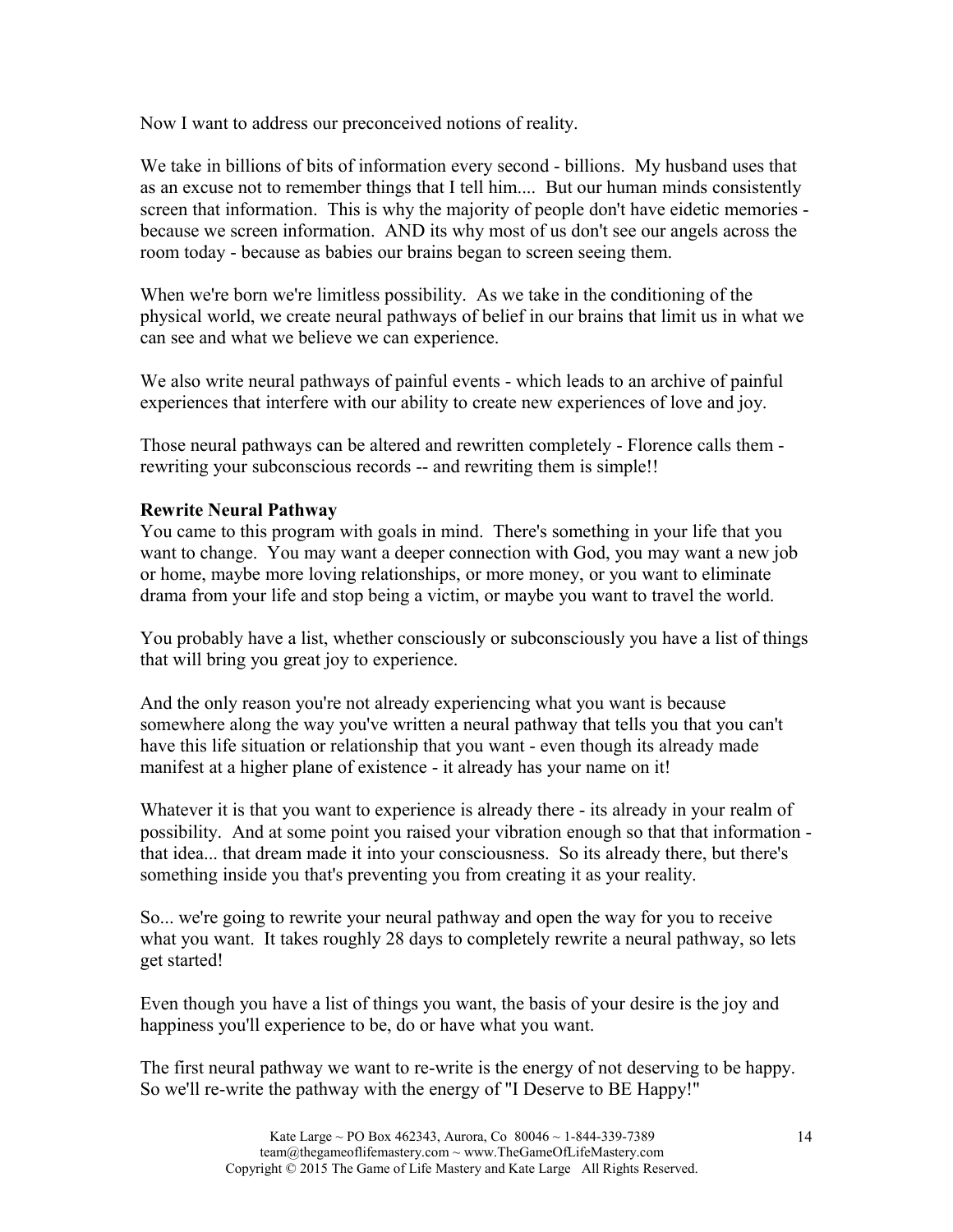Write this down, to anchor your intention: I Deserve to BE Happy!

When we make an intention - you create it at that higher plane of existence that we talked about earlier. Whatever it is you want to experience already exists for you - like the Holy Water that I wanted. When I put my intention out there to the universe and fully embraced the energy of what it would feel like to use that Holy Water and bless my new home, the Holy Water was already mine. Stepping out of the way for the universe to match it to me happened when I continued packing. I had no attachment of desperation energy to getting the Holy Water - all I had was the joy of using it.

So... now you've set your intention and anchored it when you wrote "I deserve to be happy".

The second thing you need to do to rewrite your neural pathway is answer these 2 questions to determine your energy of awareness.

Two Energy Assessment Questions are:

Question #1. What is my energy right now - am I feeling the energy of what it would be like to experience what I want?

I'll say that again: What is my energy right now - ----am I feeling the energy ----of what it would be like to experience what I want?

This question will help you to identify if you're in the energy of what you want to create ---- or less than love energy of some form of fear, because you'll feel resistance if there's fear. If there is resistance - if you're not in the energy of what you want to create, then go to:

Question  $#2$ . What is the energy I want to BE in?

I'll say that again: What is the energy I want to BE in?

To access the energy you wish to BE in, focus your thoughts and BE-ing-ness on what it would FEEL like to experience whatever it is you wish to create - in this case "Deserving to BE Happy."

Dive deeply into the JOY of having what you want without any feelings of resistance that you don't have it. If you have resistance, then you may use the Jumpstart Your Power exercise, and BREATHE life into the energy of joy at experiencing what you've intended to create.

Its Simple....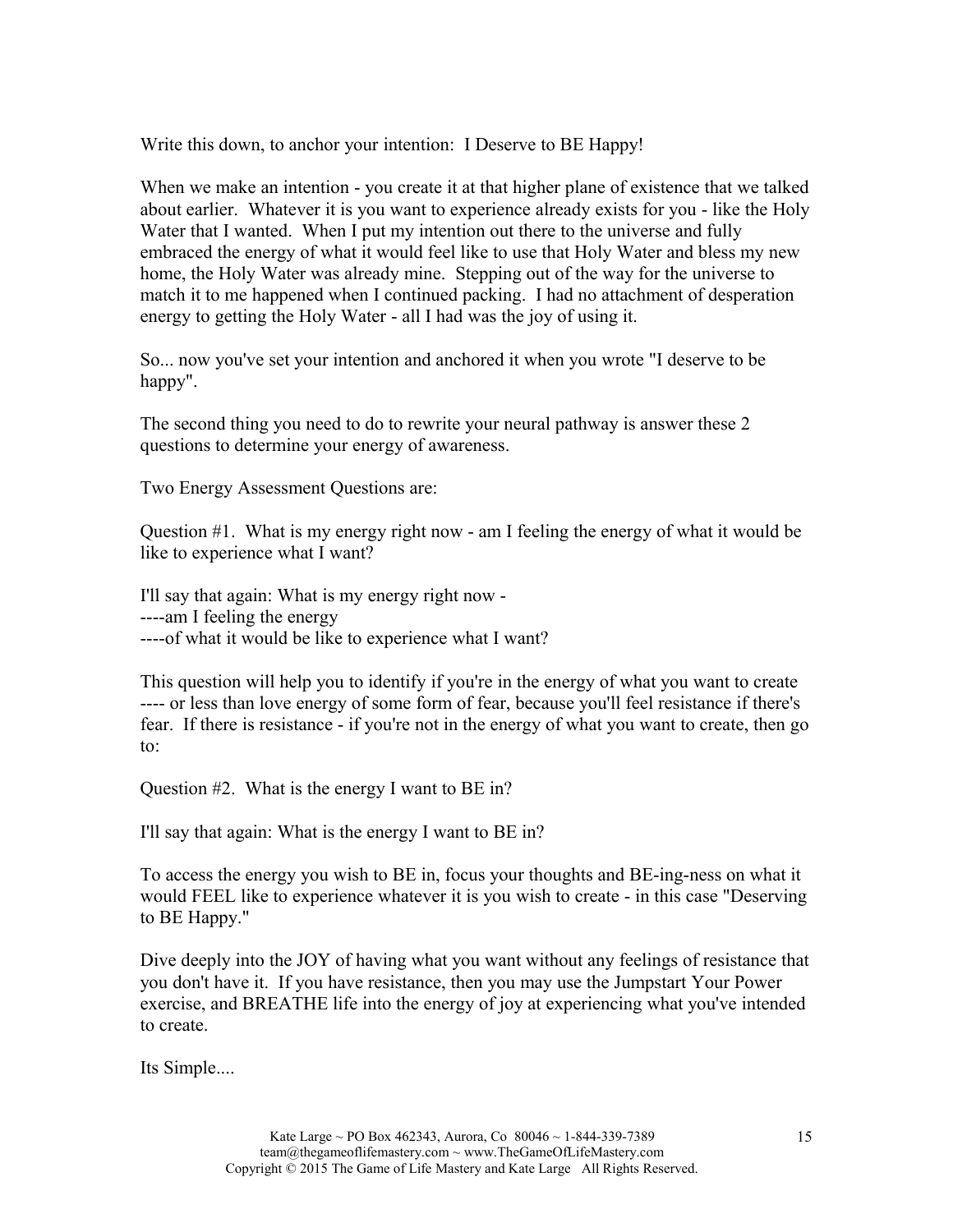You'll find the Jumpstart Your Power audio in the Mastery Tool Library - so you can go there right after the program and listen to that.

So... to shift your energy to create your intention, all you have to do to rewrite your Neural Pathway is this:

When you wake up in the morning, focus your energy on the joy of experiencing your intention - what you wrote down - I Deserve to BE Happy. And knowing with every cell of your body - full body yes, "I Deserve to BE Happy!"

Then ask yourself the 2 Energy Assessment questions:

Question #1 - What is my energy right now - am I feeling the energy of what it would be like to experience what I want? That fully body yes! I Deserve to Be Happy!

And if you're not there, go on to:

Question #2 - What is the energy I want to BE in?

Explore your energy and if you feel any resistance at BE-ing the joy filled energy of having your intention, then use the Jumpstart Your Power exercise to shift your energy into the highest vibration of love and joy possible. You'll find this exercise and the Rewrite Your Neural Pathway info on the Mastery Tools web page.

When you're in the joy of having already received what you want ------ especially when its nowhere in sight, its fun and its a completely different experience from worrying and fretting about something you don't have.

Use this simple 2 question Energy Assessment to rewrite your neural pathway. Do it often throughout your day to maintain the focusing your creation energy to rewrite your neural pathway.

When you experience this exercise for the next 28 days you'll rewrite your neural pathway of belief that you DESERVE to BE Happy. With this belief rewritten it'll be easier and easier to create the things that you want to experience in your life.

Rewriting your neural pathway of belief will get your subconscious on board with your conscious and superconscious so it will work With You instead of against you - self sabotaging you from the shadows of fear.

So... lets look at fear...

#### **Choose Creation Energy**

We have the ability to CHOOSE the energy we wish to BE in.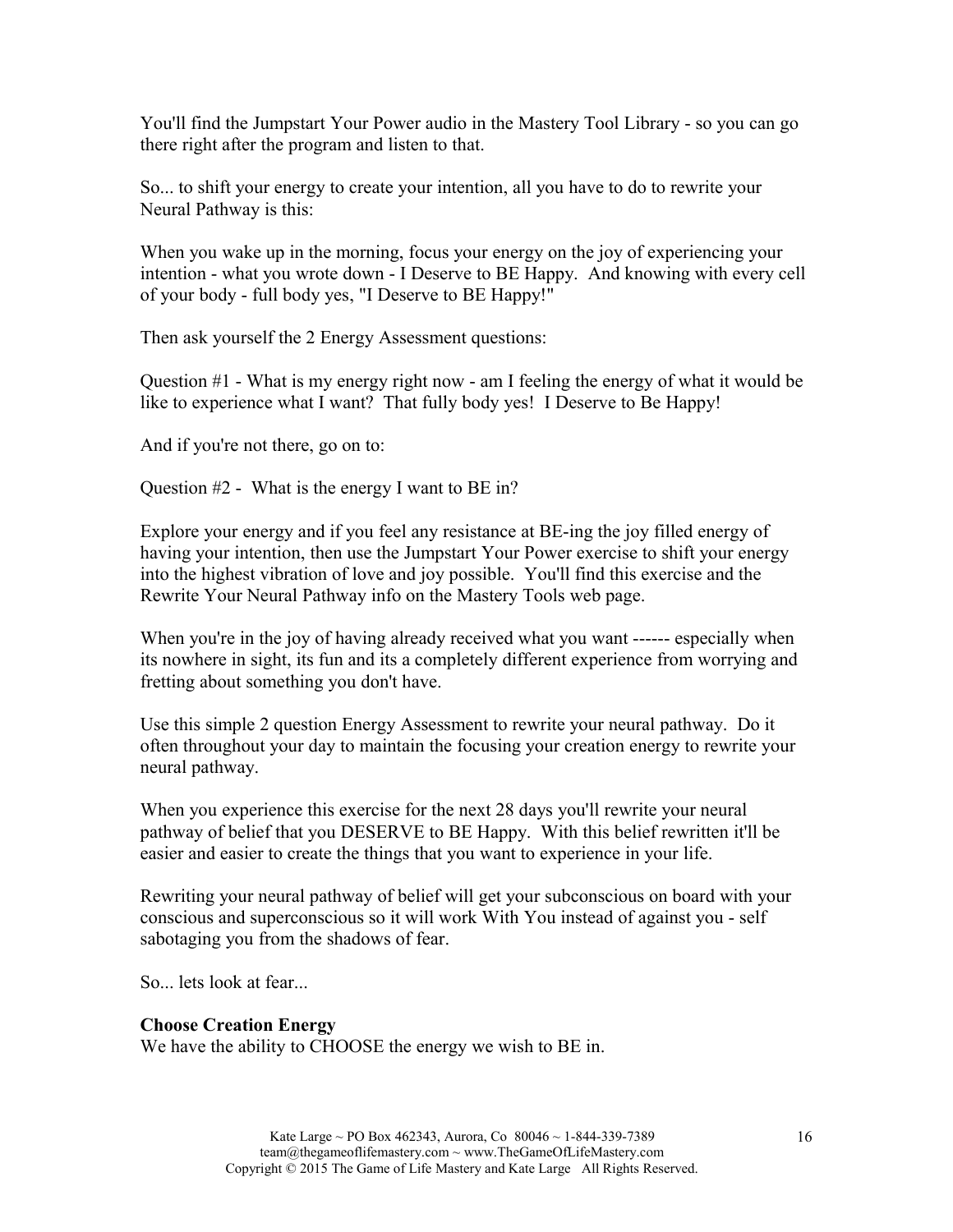I know... when things happen that make us angry or upset us or disappoint us, we're not in love energy - we're in the lower vibration of fear. But once the surprise of the experience wears off, we can choose to stay in the less than love vibration of fear or shift into the higher vibration of love.

We - have - the - power - to - choose!

Shifting to the energy of love Feels good and creates miraculous results!

And it comes down to choice - choice of whether we're going to worry and fret or BE in the energy of the joy of having already received what it is we want. And I just want to say that I know I've been in those places where I probably would've said, if I heard someone say what I just did, I would have thought, yeah right, she's not in my shoes, she has no idea what's going on in my life... How am I going to choose?

I want to ask you to take some really deep breaths and shift your energy to gratitude for the things that do make you happy in your life. And there's got to be something, no matter how your life looks in this moment, no matter what pain you're going through.

You can be grateful for the sun coming up and being able to walk across the room by yourself, or just being able to breathe. And I've been there in those time where that was really pretty much all I was grateful for. And then when I focused on the gratitude and really focused on it, things started to change.

And I know I do know that I deserve to be happy and so do you - and you don't have to do this by yourself anymore.

So... we need to complete here... We'll begin our Q&A session in just a moment...

As your homework, please claim your energy to BE Happy - no matter who you are, where you live or what your life looks like in this moment.... you Deserve to BE Happy. I know this with every cell of my being and I fully support you to believe it, too.

And ask yourself the Energy assessment questions when you wake up in the morning and throughout your day to check your energy to maintain that highest vibration of love possible. And go to the Mastery Tool Library and get the Re-write Your Neural Pathway PDF file and get the Jumpstart Your Power exercise and listen to that.

Go to any of those Mastery Tools in the Mastery Tool area that you're guided to - listen to them - use them - implement them now - there's no reason to wait. There's a lot of them that we're going to be doing together in the program, but you don't have to wait.

Use whatever you're guided to use. Ask questions - and you're going to get answers!